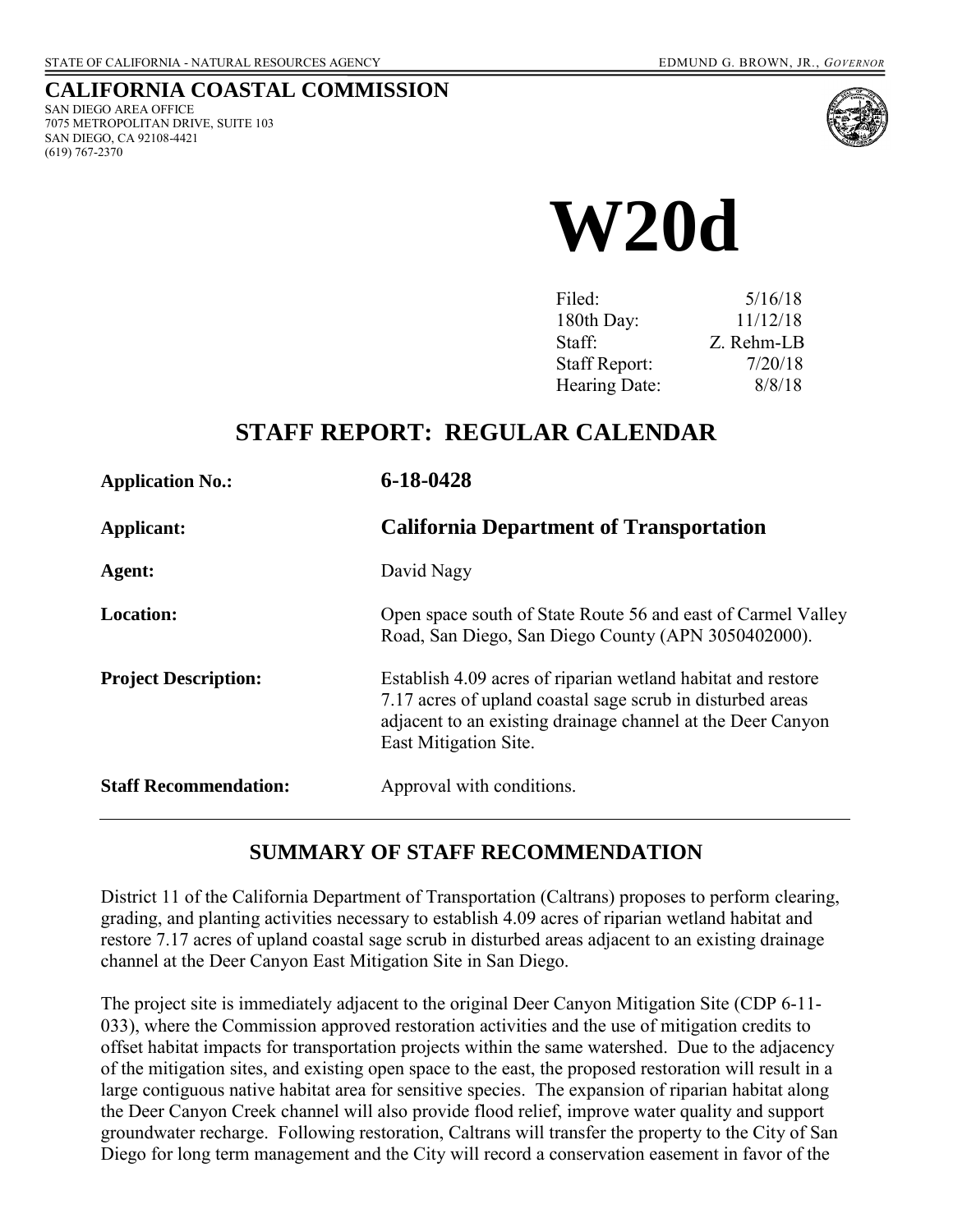#### 6-18-0428 (Caltrans)

people of California to preserve the land as wildlife habitat in perpetuity. Caltrans will receive mitigation credits from the other resource agencies to offset habitat impacts associated with transportation projects outside the Coastal Zone, including the Rose Creek Bikeway Project and the Elvira to Morena Double Track Project. The primary Coastal Act issue raised by the proposed project is preservation and enhancement of biological resources. The proposed Habitat Mitigation and Monitoring Plan has been reviewed by a Coastal Commission staff ecologist and Caltrans has revised the planting plan, adaptive management plan, and success criteria to address comments. **[Special Condition 1](#page-4-0)** requires Caltrans to implement the project in conformance with the final approved HMMP.

[In order to ensure that the habitat establishment and restoration is carried out successfully,](#page-4-0) **Special Condition 2** requires Caltrans to submit annual monitoring reports to the Executive Director. Annual reports shall include a description of restoration activities that have occurred onsite; descriptions of vegetation composition; weed species; erosion problems; qualitative and quantitative monitoring data related to performance; and quarterly wildlife observations including listed species observations, problems, and remedial actions. In order to ensure that construction of the proposed project will not negatively impact the adjacent creek and associated habitat, **[Special Condition 3](#page-4-0)** requires the permittee to implement construction best management practices. Additionally, in order to prevent adverse impacts to breeding and nesting birds, **[Special Condition 4](#page-5-0)** requires that vegetation clearance and grading activities occur outside of the breeding season (February 15 - August 31) for the coastal California gnatcatcher and least Bell's vireo. Special Condition 4 further requires that, following the initial construction/restoration, if nesting birds of any species are identified during any site survey, a biologist shall flag the nest(s) and maintenance activities shall be prohibited within a 50 foot buffer until a biologist confirms that the nest(s) are no longer active. **[Special Condition 5](#page-5-0)** requires Caltrans to obtain all required permits from the other resource agencies prior to commencement of construction.

Commission staff recommends **[approval](#page-3-0)** of Coastal Development Permit Application No. 6-18- 0428, as conditioned.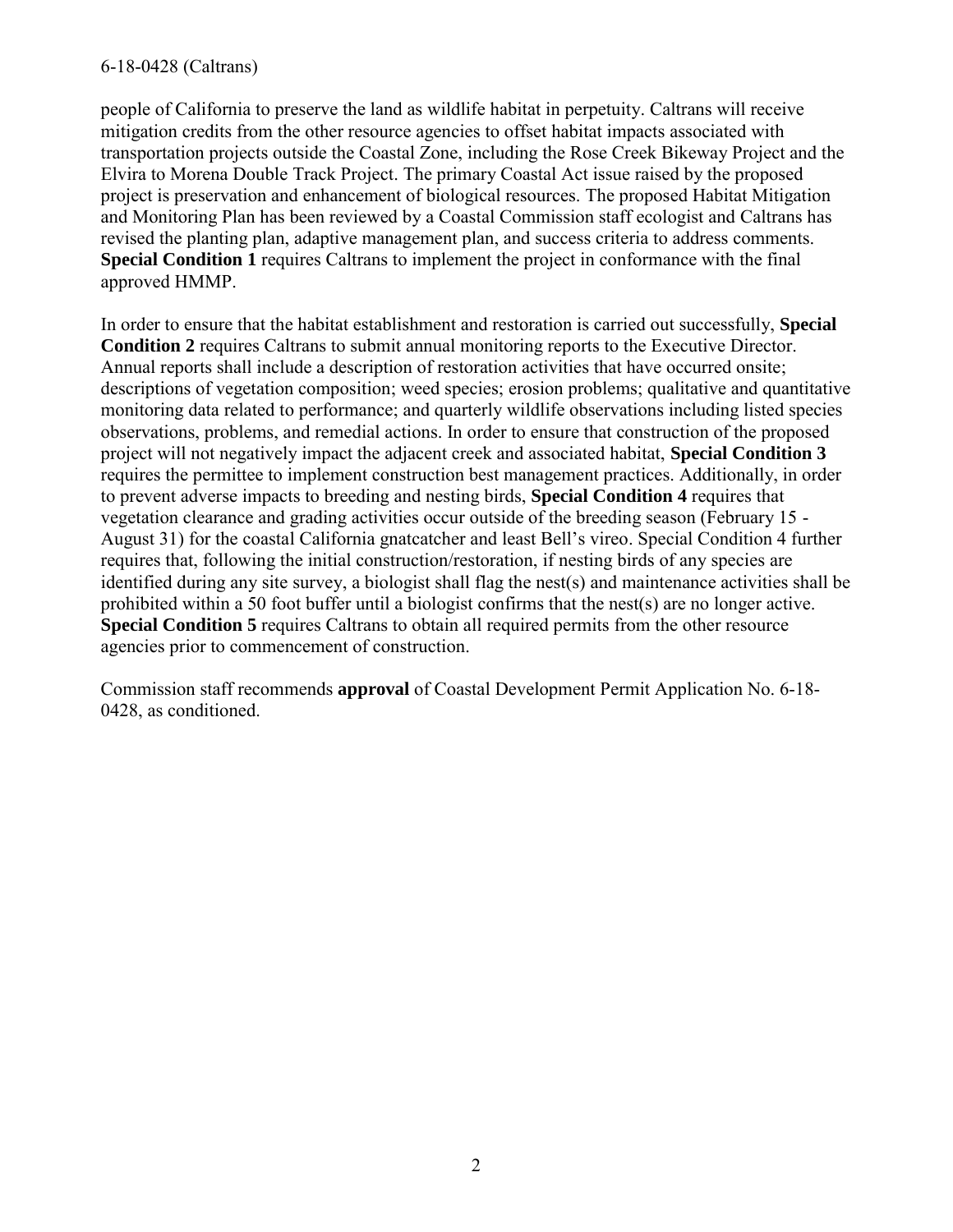# **TABLE OF CONTENTS**

| $\mathbf{A}$  |  |
|---------------|--|
| $\mathbf{B}$  |  |
| $\mathcal{C}$ |  |
| D.            |  |
| E.            |  |
|               |  |

### **APPENDICES**

Appendix A - Substantive File Documents

### **EXHIBITS**

<span id="page-2-0"></span>Exhibit 1 - Vicinity Map Exhibit 2 – Habitat Mitigation and Monitoring Plan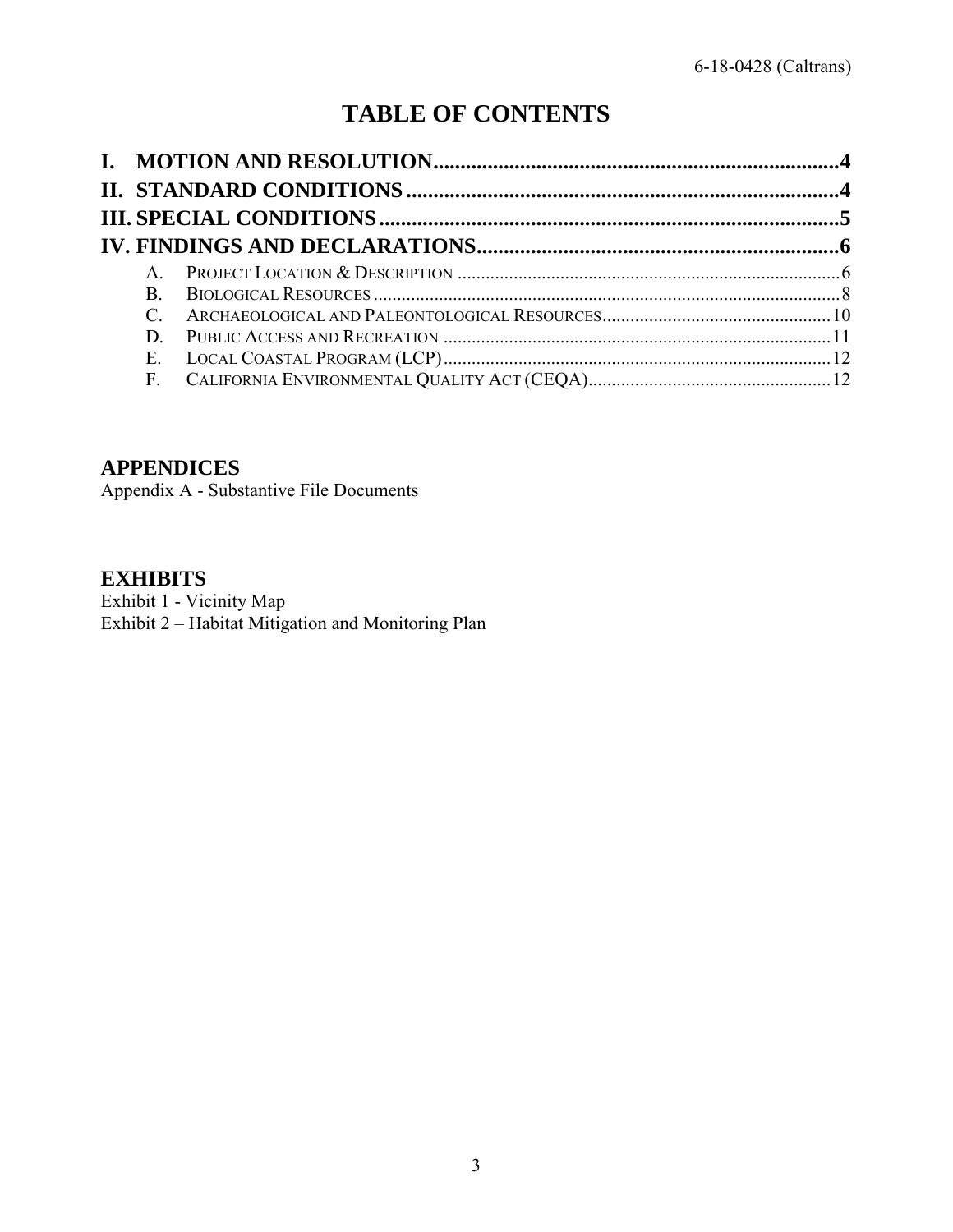# <span id="page-3-0"></span>**I. MOTION AND RESOLUTION**

#### **Motion:**

*I move that the Commission approve Coastal Development Permit Application No. 6-18-0428 subject to the conditions set forth in the staff recommendation.*

Staff recommends a YES vote. Passage of this motion will result in approval of the permit as conditioned and adoption of the following resolution and findings. The motion passes only by affirmative vote of a majority of the Commissioners present.

#### **Resolution:**

*The Commission hereby approves coastal development permit 6-18-0204 and adopts the findings set forth below on grounds that the development as conditioned will be in conformity with the policies of Chapter 3 of the Coastal Act and will not prejudice the ability of the local government having jurisdiction over the area to prepare a Local Coastal Program conforming to the provisions of Chapter 3. Approval of the permit complies with the California Environmental Quality Act because either 1) feasible mitigation measures and/or alternatives have been incorporated to substantially lessen any significant adverse effects of the development on the environment, or 2) there are no further feasible mitigation measures or alternatives that would substantially lessen any significant adverse impacts of the development on the environment.* 

### <span id="page-3-1"></span>**II. STANDARD CONDITIONS:**

This permit is granted subject to the following standard conditions:

- 1. **Notice of Receipt and Acknowledgment**. The permit is not valid and development shall not commence until a copy of the permit, signed by the permittee or authorized agent, acknowledging receipt of the permit and acceptance of the terms and conditions, is returned to the Commission office.
- 2. **Expiration.** If development has not commenced, the permit will expire two years from the date on which the Commission voted on the application. Development shall be pursued in a diligent manner and completed in a reasonable period of time. Application for extension of the permit must be made prior to the expiration date.
- 3. **Interpretation.** Any questions of intent of interpretation of any condition will be resolved by the Executive Director or the Commission.
- 4. **Assignment.** The permit may be assigned to any qualified person, provided assignee files with the Commission an affidavit accepting all terms and conditions of the permit.
- 5. **Terms and Conditions Run with the Land.** These terms and conditions shall be perpetual, and it is the intention of the Commission and the permittee to bind all future owners and possessors of the subject property to the terms and conditions.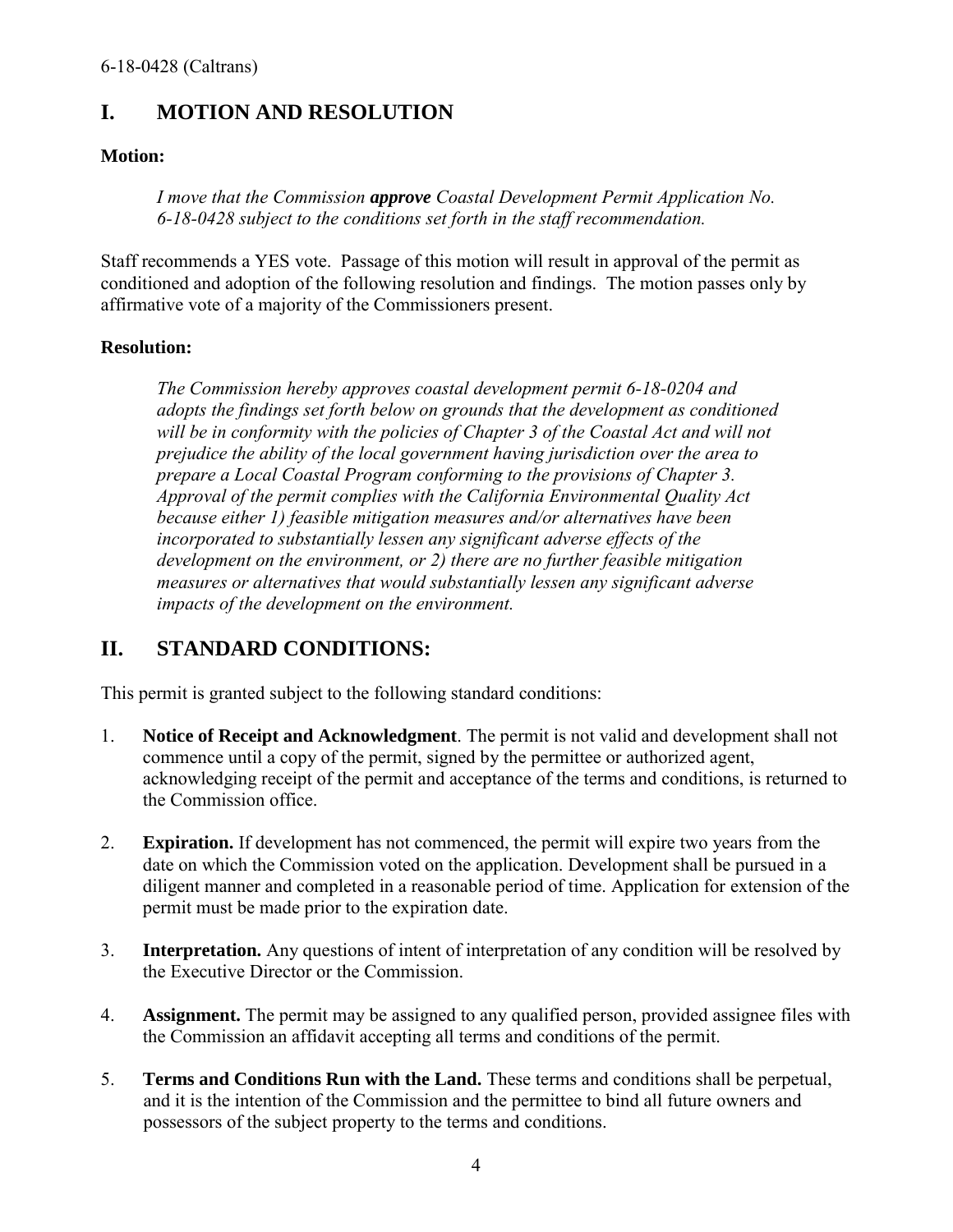#### <span id="page-4-1"></span><span id="page-4-0"></span>**III. SPECIAL CONDITIONS:**

This permit is granted subject to the following special conditions:

- 1. **Final Habitat Mitigation and Monitoring Plan. PRIOR TO THE COMMENCEMENT OF CONSTRUCTION**, the permittee shall provide, for the Executive Director's review and written approval, a copy of the final Habitat Mitigation and Monitoring Plan that is in substantial conformance with the [draft] Habitat Mitigation Plan submitted to the Commission on May 16, 2018 (see Exhibit 2). The permittee shall undertake development in conformance with the approved final Habitat Mitigation and Monitoring Plan unless the Commission amends this permit or the Executive Director determines that no amendment is legally required for any proposed minor deviations.
- 2. **Annual Monitoring Reports.** The permittee shall submit annual monitoring reports to the Executive Director. The first annual report shall be submitted no later than January 1 following the first year in which the plants have been in the ground for an entire spring and summer. The site shall be maintained and monitored for a minimum of five years, or longer as needed to meet the success criteria.

 Annual reports shall include a description of restoration activities that have occurred onsite; descriptions of vegetation composition; weed species; erosion problems; qualitative and quantitative monitoring data related to performance; and quarterly wildlife observations including listed species observations, problems, and remedial actions. When the mitigation appears to have met all of the success criteria described in the final Habitat Mitigation and Monitoring Plan, Caltrans will request a final review of the site and written confirmation of success from the San Diego Regional Water Quality Control Board, California Department of Fish and Wildlife, U.S. Fish and Wildlife Service, and U.S. Army Corps of Engineers.

- 3. **Construction Requirements.** The permittee shall comply with the following constructionrelated requirements:
	- (a) Best Management Practices (BMPs) and Good Housekeeping Practices (GHPs) designed to prevent spillage and runoff of construction-related materials, and to contain sediment or contaminants associated with construction activity, shall be implemented prior to the onset of such activity;
	- (b) No construction materials, debris, or waste shall be placed or stored where it may enter the drainage channel or storm drain;
	- (c) All trash and debris shall be disposed in the proper trash or recycling receptacle at the end of every construction day;
	- (d) Construction debris and sediment shall be properly contained and secured on site with BMPs, to prevent the unintended transport of sediment and other debris into coastal waters by wind, rain or tracking. All stockpiles and construction materials shall be covered, enclosed on all sides, shall be located as far away as possible from drain inlets and any waterway, and shall not be stored in contact with the soil;
	- (e) Construction debris and sediment shall be removed from construction areas as necessary to prevent the accumulation of sediment and other debris which may be discharged into coastal waters;
	- (f) The discharge of any hazardous materials into any receiving waters shall be prohibited;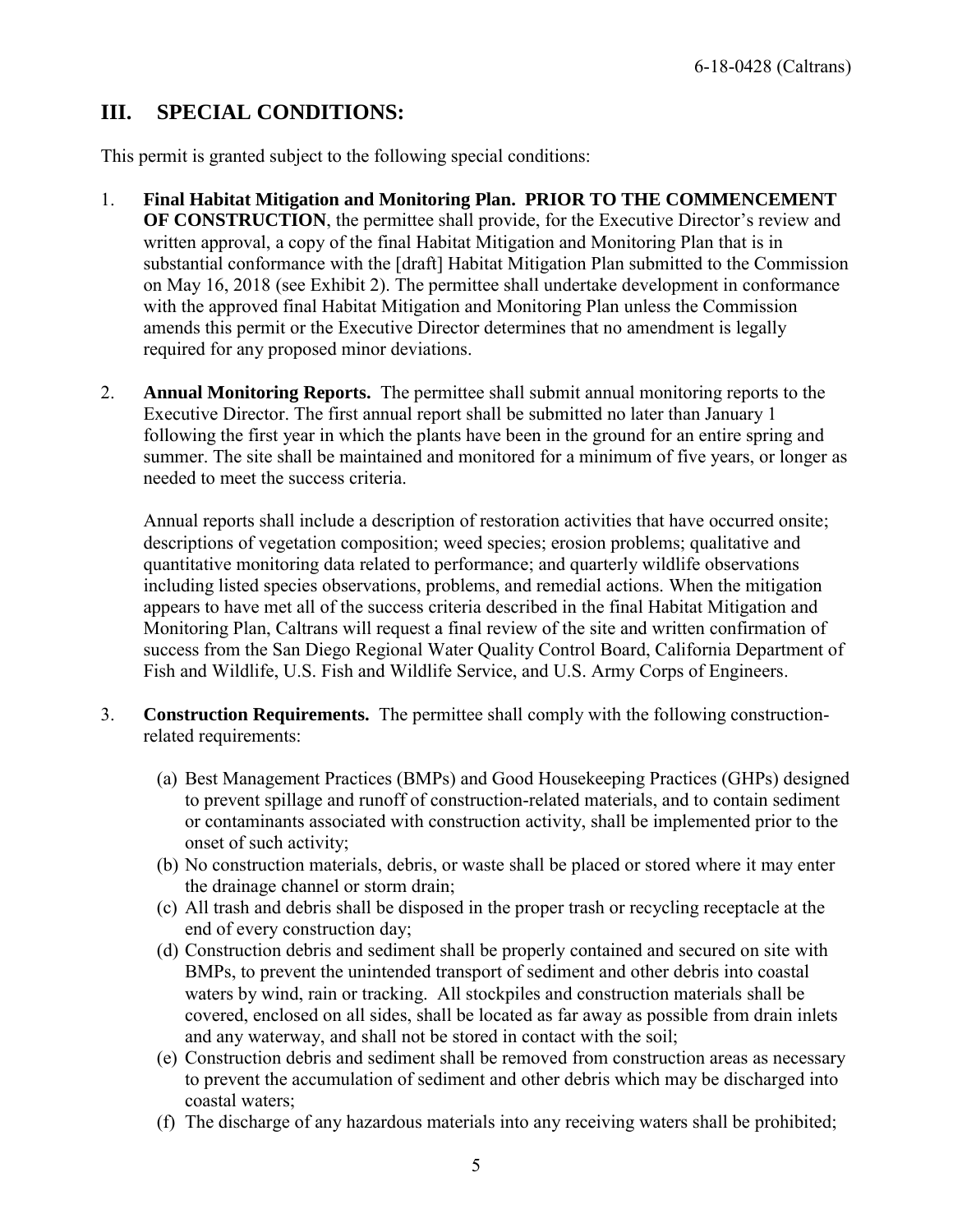- <span id="page-5-0"></span>(g) A pre-construction meeting shall be held for all personnel to review procedural and BMP/GHP guidelines;
- (h) All BMPs shall be maintained in a functional condition throughout the duration of the project; and
- (i) Debris shall be disposed at a legal disposal site or recycled at a recycling facility. If the disposal site is located in the coastal zone, a coastal development permit or an amendment to this permit shall be required before disposal may take place.
- 4. **Timing of Construction.** To avoid potential impacts to coastal California gnatcatcher and least Bell's vireo breeding season, primary construction/restoration activities, including clearing of existing vegetation and grading, shall not be permitted from February 15 through August 31 of any year, unless approved by the Executive Director in writing after coordination with the California Department of Fish and Wildlife and the U.S. Fish and Wildlife Service.

Following the initial construction/restoration, requirements for maintenance activities (limited to hand weeding and irrigation repair) shall be as set forth in the approved final Habitat Mitigation and Monitoring Plan, with the following addition to Section VI (A) Monitoring Methods:

- If nesting birds of any species are identified during any site survey, a biologist shall flag the nest(s) and maintenance activities shall be prohibited within a 50 foot buffer until a biologist confirms that the nest(s) are no longer active.
- 5. **Required Resources Agency Permits. PRIOR TO THE COMMENCEMENT OF CONSTRUCTION**, the permittee shall provide to the Executive Director copies of all other required state and federal discretionary permits from the San Diego Regional Water Quality Control Board, California Department of Fish and Wildlife, U.S. Fish and Wildlife Service, and U.S. Army Corps of Engineers, or evidence that no permit or permission is required. The permittee shall inform the Executive Director of any changes to the project required by any resource agency permit. Such changes shall not be incorporated into the project until the permittee obtains a Commission amendment to this coastal development permit, unless the Executive Director issues a written determination that no amendment is legally required for any proposed minor deviations.

# <span id="page-5-1"></span>**IV. FINDINGS AND DECLARATIONS:**

### <span id="page-5-2"></span>**A. PROJECT LOCATION & DESCRIPTION**

District 11 of the California Department of Transportation (Caltrans) proposes to perform vegetation clearing, grading, and planting activities necessary to establish 4.09 acres of riparian wetland habitat and restore 7.17 acres of upland coastal sage scrub in disturbed areas adjacent to an existing drainage channel in San Diego. The subject site is identified by Caltrans as the Deer Canyon East Mitigation Site and is directly east of the original Deer Canyon Mitigation Site (CDP 6-11-033), which Caltrans restored to offset habitat impacts associated with transportation projects within the same watershed, including the I-5/Genessee Interchange Project, the I-805 Managed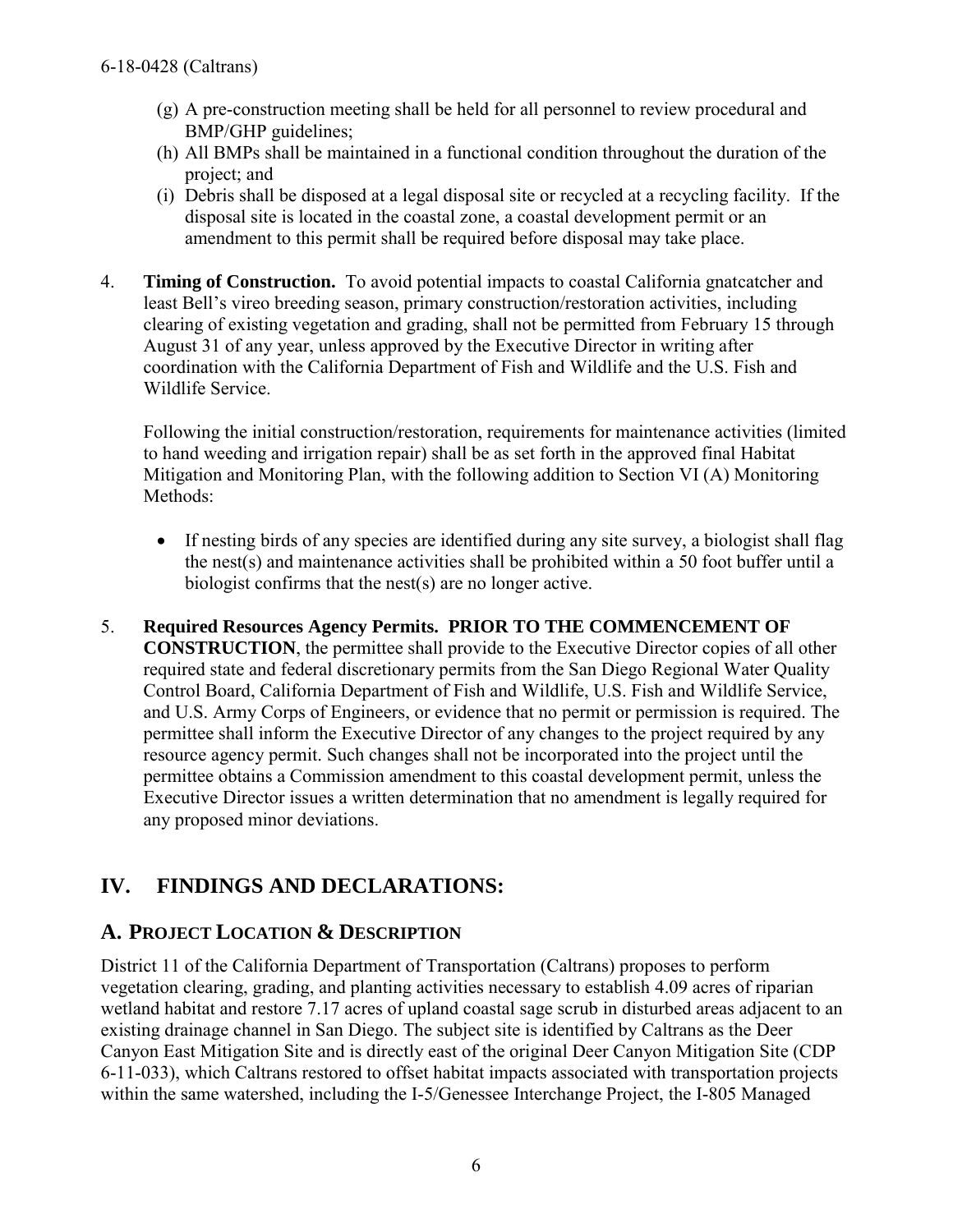Lanes Project, the I-805/Carrol Canyon Road Extension Project, and the Sorrento to Miramar Phase I Double Track Project.

The Deer Canyon East Mitigation Site is approximately 12 acres within a 111 acre open space parcel that Caltrans acquired in June 2018. According to Caltrans, the remainder of the parcel already supports quality habitat. As described in the long term management section of the Habitat Mitigation and Monitoring Plan **([Exhibit 2, Section X\)](https://documents.coastal.ca.gov/reports/2018/8/W20d/W20d-8-2018-exhibits.pdf)**, following completion of the proposed habitat establishment and restoration on the 12 acre project site, Caltrans will transfer the entire 111 acre parcel to the City of San Diego, and the City will record conservation easements in favor of the people of California to preserve the land as wildlife habitat in perpetuity. Caltrans will carry out all restoration activities and maintenance activities until performance criteria are satisfied, pursuant to the proposed Habitat Mitigation and Monitoring Plan **([Exhibit 2\)](https://documents.coastal.ca.gov/reports/2018/8/W20d/W20d-8-2018-exhibits.pdf)**. Caltrans will receive mitigation credits from other resource agencies to offset habitat impacts associated with transportation projects outside the Coastal Zone, including the Rose Creek Bikeway Project and the Elvira to Morena Double Track Project; however, no mitigation credits are being requested from the Coastal Commission.

The project site is located south of SR 56 and east of Carmel Valley Road, and is bordered by residential development to the north and the south, open space to the east, and the Deer Canyon Mitigation Site to the west **[\(Exhibit 1](https://documents.coastal.ca.gov/reports/2018/8/W20d/W20d-8-2018-exhibits.pdf))**. The site was formerly used for agriculture, but is currently fallow and covered primarily by nonnative grasses and disturbed habitat with a few native plants. The site is within the Peñasquitos Hydrologic Unit. The drainage channel is identified as Deer Canyon Creek, which is a small, intermittent creek fed primarily by urban runoff, precipitation, and stormwater flows. The pond immediately upstream of the site controls runoff within the creek.

The goal of the project is to establish a natural riparian community along the existing creek that provides flood relief, improves water quality, supports groundwater recharge, and provides high quality wildlife habitat for rare, threatened, and endangered bird species. In addition, coastal sage scrub will be established adjacent to the wetland in an area that currently supports primarily nonnative grasses.

The existing channel will not be altered or graded. Grading will not occur within esisting wetlands, but within upland areas which the project will alter to establish riparian habitat. Grading of approximately one to four feet along each side of the existing channel will be completed with very shallow slopes. The established wetland area will have a variable grade from approximately 150 feet at the low area near the western end to 166 feet at the eastern end of the site. After rough grading is finished onsite, fine grading to create micro-topography will be completed under the direction of the mitigation specialist and biologist. In addition, the edge of the existing channel may be breached to allow for flow into and out of the channel.

All nonnative plants will be removed from the site through hand removal and/or spraying with herbicide. The flowering heads and rhizomes of the exotic plant material will be taken offsite and disposed of properly. Nonnative grasses and herbs may be mowed and left to decompose onsite. The soil around the large sycamore trees mounds up to four feet and will be left as is; grading will be restricted within dripline of the trees. Nonnative upland plants will be removed around the trees and replaced with native herbs and shrubs. Approximately 17,700 cubic feet of soil will be excavated and reused on site to make gentle slopes supporting coastal sage scrub along the surrounding upland in the southern portion of the site.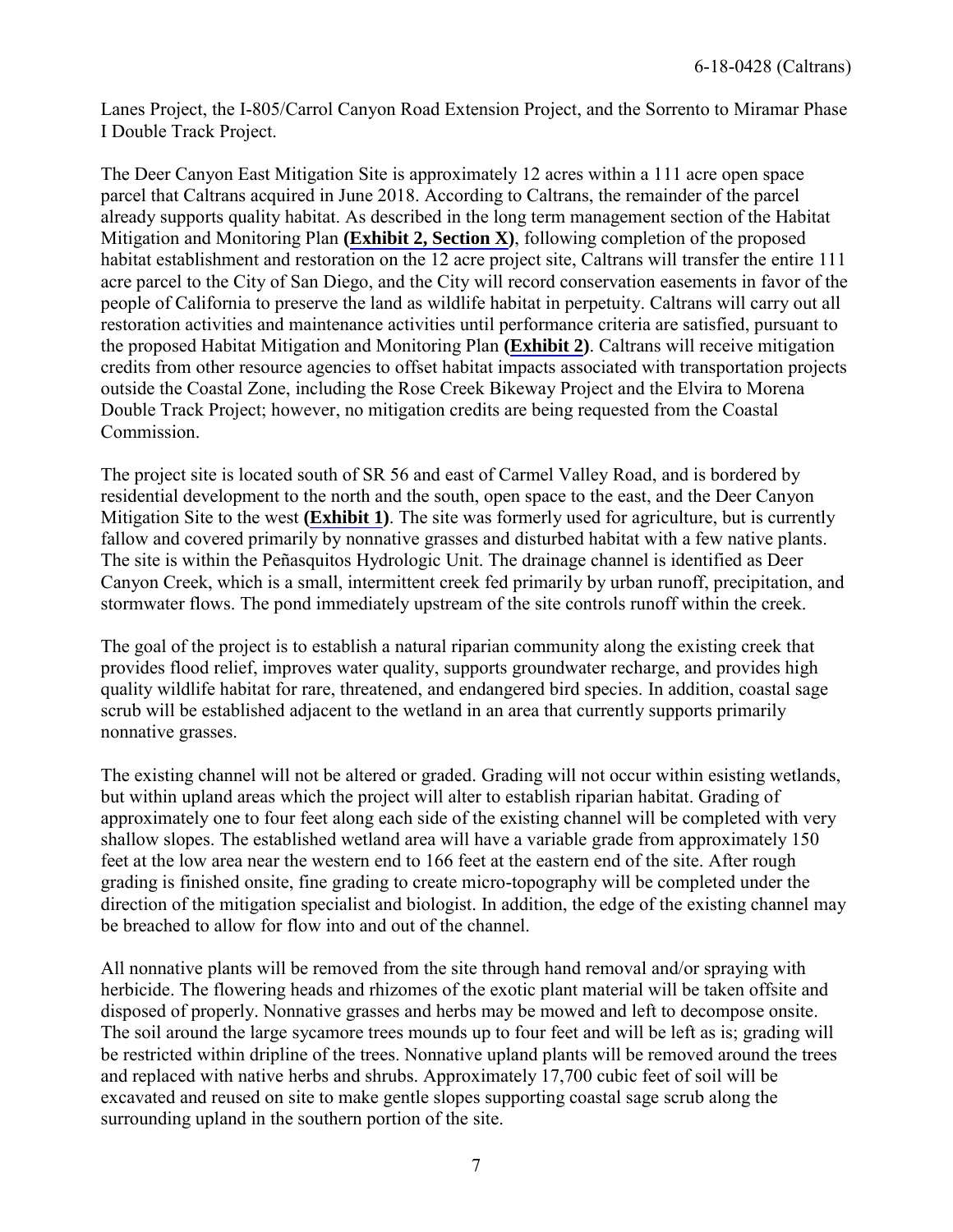<span id="page-7-0"></span>The riparian establishment area will be planted with a combination of willows (*Salix spp.*), cottonwoods (*Populus fremontii*), oaks (*Quercus agrifolia*), and western sycamore (*Platanus racemosa*) trees with mulefat and herbaceous understory. The source of all container plants and seed will be from San Diego County. The species selected are known to occur within the vicinity of the mitigation site and are common components of suitable habitat for sensitive riparian bird species.

As part of site construction, two temporary crossings of the existing channel will be necessary to allow equipment to access the north side of the channel. Each crossing will consist of a steel plate over the channel and will not require any fill of existing wetland habitat. The temporary crossings will be removed after construction is completed and prior to beginning plant establishment.

Temporary irrigation will be installed within the graded area to allow the plants to become established. The irrigation crossovers of the creek will have galvanized pipe aboveground. The irrigation main line will be trenched underground from the original Deer Canyon Mitigation Site and lateral irrigation lines will be placed at grade. All aboveground irrigation will be removed at the end of the project. The underground irrigation systems will not be removed at the end of the project.

The site is currently used for recreational hiking, horseback riding, and mountain biking on two existing trails. The project will formalize and set aside space for an approximately ¼ mile long trail at the southern edge of the site adjacent to the proposed upland coastal sage scrub, to connect an existing sewer easement access road to the two existing trails **[\(Exhibit 2](https://documents.coastal.ca.gov/reports/2018/8/W20d/W20d-8-2018-exhibits.pdf))**. All trails within the site will be fenced to minimize access to the wetland and restored habitat areas. Areas covered by trails are not included in any of the habitat acreage estimates.

The initial clearing of the site to establish wetland and coastal sage scrub vegetation will be completed outside of the bird breeding season (February 15 through August 31), likely in September 2018. Grading will begin after vegetation clearing and will take approximately three months to complete. Installation of irrigation is anticipated to take two months and planting is anticipated to take an additional three months. Plant establishment is anticipated to begin in Spring 2019. Maintenance of the site will continue for five years after planting is completed. Maintenance and monitoring will continue for five years, or until success criteria are satisfied.

### **B. BIOLOGICAL RESOURCES**

Coastal Act Section 30231 states:

*The biological productivity and the quality of coastal waters, streams, wetlands, estuaries, and lakes appropriate to maintain optimum populations of marine organisms and for the protection of human health shall be maintained and, where feasible, restored through, among other means, minimizing adverse effects of waste water discharges and entrainment, controlling runoff, preventing depletion of ground water supplies and substantial interference with surface water flow, encouraging waste water reclamation, maintaining natural vegetation buffer areas that protect riparian habitats, and minimizing alteration of natural streams.*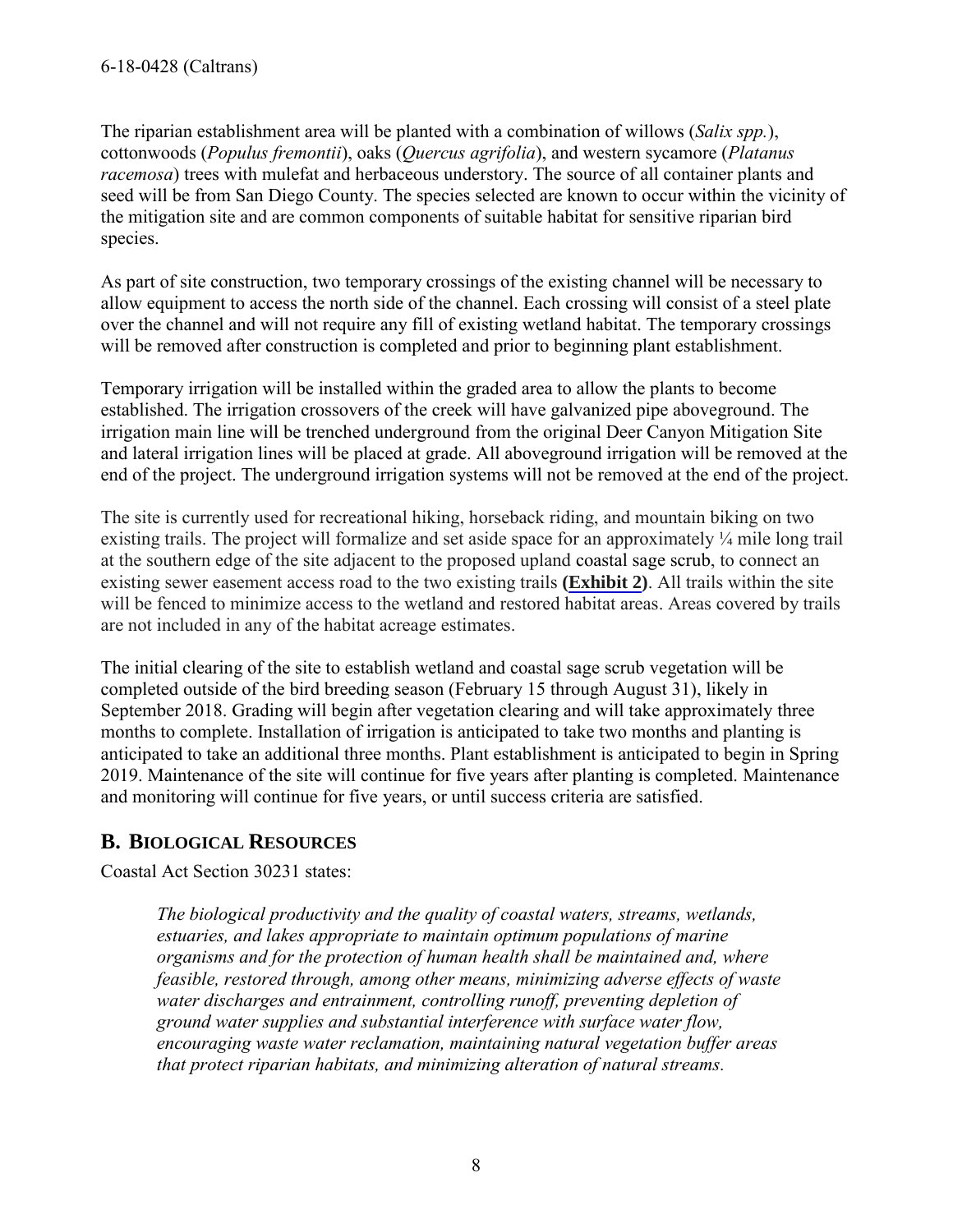6-18-0428 (Caltrans)

Coastal Act Section 30240 states:

*(a) Environmentally sensitive habitat areas shall be protected against any significant disruption of habitat values, and only uses dependent on those resources shall be allowed within those areas.* 

*(b) Development in areas adjacent to environmentally sensitive habitat areas and parks and recreation areas shall be sited and designed to prevent impacts which would significantly degrade those areas, and shall be compatible with the continuance of those habitat and recreation areas.*

The project will establish 4.09 acres of riparian wetland habitat and restore 7.17 acres of upland coastal sage scrub in disturbed areas. Because the project is immediately adjacent to the original Deer Canyon Mitigation Site to the west, and open space to the east, the proposed habitat restoration will produce a large contiguous native habitat area, which will be conserved as permanent wildlife habitat and will provide habitat for sensitive species as well as common species.

Caltrans will establish 4.09 acres of riparian wetland habitat by grading down the area outside the channel by approximately one to four feet. The soil removed from the edge of the channel will be used to create coastal sage scrub along the edges of the wetland. The existing channel will not be altered or graded. Grading will not occur within esisting wetlands, but within upland areas which the project will alter to establish riparian habitat. The established riparian habitat will consist of southern willow scrb with some oaks, which may develop into riparian forest over time. This habitat is suitable for sensitive bird species including least Bell's vireo (*Vireo bellii pusillus*), yellow warbler (*Dendroica petechia*), and yellow breasted chat (*Icteria virens*). The habitat may also function as a flood plain to alleviate flooding downstream during high flows. The newly created wetland habitat will allow flood waters to spread out, decrease flow rates, allow sediment to drop out of the water column, and cause some minimal scouring in other areas.

Caltrans will restore 7.17 acres of upland coastal sage scrub in disturbed areas. The coastal sage scrub will provide habitat for the federally threatened California gnatcatcher (*Polioptila californica californica)* and other wildlife species. The coastal sage scrub will also provide a buffer to the riparian habitat at the base of the slope, increase slope stability, and protect from erosion during rain events.

The proposed Habitat Mitigation and Monitoring Plan (HMMP) includes plant palettes for each habitat area within the site. The HMMP also includes details on site preparation, a planting plan, adaptive management plan, irrigation plan, maintenance and monitoring requirements, and specific performance criteria that must be achieved prior to other resource agencies confirming mitigation success. No permanent impacts to ESHA are anticipated as part of the project. Impacts to California gnatcatchers and other bird species will be avoided by completing restoration activities (clearing and grading) outside of bird breeding season. Restoration will also be monitored by a Caltrans biologist.

The proposed HMMP has been reviewed by a Coastal Commission staff ecologist and Caltrans has revised the planting plan, adaptive management plan, and success criteria to address comments. **[Special Condition 1](#page-4-0)** requires Caltrans to implement the project in substantial conformance with the final approved HMMP to ensure biological resources, including environmentally sensitive habitat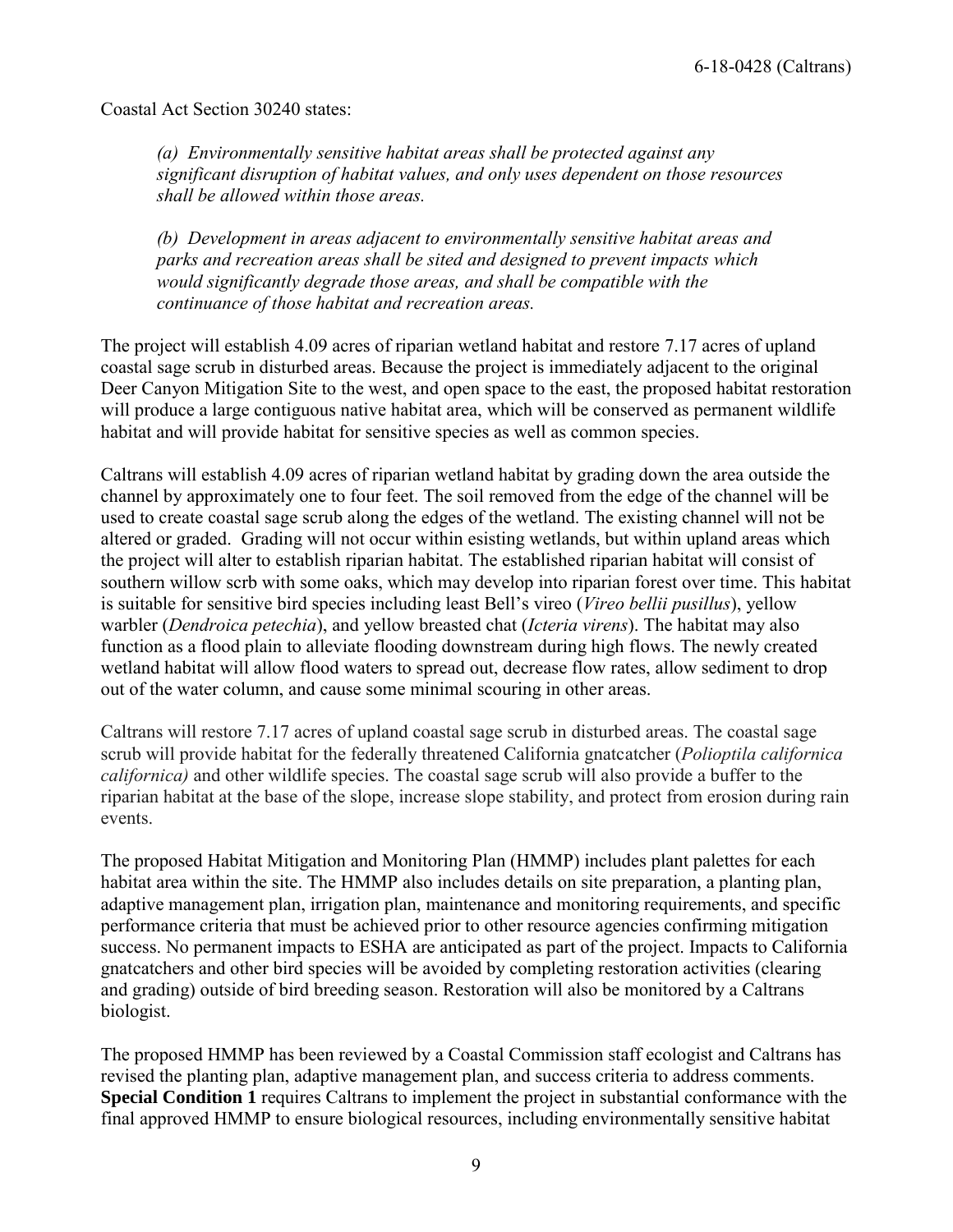#### <span id="page-9-0"></span>6-18-0428 (Caltrans)

areas, are preserved. No changes to the approved final HMMP shall occur without an amendment to this coastal development permit unless the Executive Director determines that no amendment is legally required for any proposed minor deviations.

[In order to ensure that the habitat establishment and restoration is carried out successfully,](#page-4-0) **Special Condition 2** requires Caltrans to submit annual monitoring reports to the Executive Director. Annual reports shall include a description of restoration activities that have occurred onsite; descriptions of vegetation composition, weed species, and erosion problems; qualitative and quantitative monitoring data related to performance; and quarterly wildlife observations including listed species observations, problems, and remedial actions. When the mitigation appears to have met all of the success criteria described in the HMMP, Caltrans will request a final review of the site and written confirmation of success from the San Diego Regional Water Quality Control Board, California Department of Fish and Wildlife, U.S. Fish and Wildlife Service, and U.S. Army Corps of Engineers.

In order to ensure that construction of the proposed project will not negatively impact the adjacent creek and associated habitat, **[Special Condition 3](#page-4-0)** requires the permittee to implement construction best management practices. Additionally, in order to prevent adverse impacts to breeding and nesting birds, **[Special Condition 4](#page-5-0)** requires that vegetation clearance and grading activities occur outside of the breeding season (February 15- August 31) for coastal California gnatcatcher and least Bell's vireo. Special Condition 4 further requires that, following the initial construction/restoration, if nesting birds of any species are identified during any site survey, a biologist shall flag the nest(s) and maintenance activities shall be prohibited within a 50 foot buffer until a biologist confirms that the nest(s) are no longer active.

The proposed Habitat Mitigation and Monitoring Plan has been reviewed by the San Diego Regional Water Quality Control Board, California Department of Fish and Wildlife, U.S. Fish and Wildlife Service, and U.S. Army Corps of Engineers, but not yet approved in final form. In order to ensure that Caltrans obtains all required permits for the project, and that any changes required by other resource agencies do not conflict with the Commission-approved CDP, **[Special Condition 5](#page-5-0)** requires Caltrans to provide to the Executive Director a copy of a permit from each referenced agency, or evidence that no permit is required, prior to commencement of construction. Any changes to the project required by any other resource agency shall not be incorporated into the project until Caltrans obtains a Commission amendment to this coastal development permit, unless the Executive Director issues a written determination that no amendment is legally required for any proposed minor deviations.

Therefore, the Commission finds that the project, as conditioned, conforms with Sections 30231 and 30240 of the Coastal Act.

#### **C. ARCHAEOLOGICAL AND PALEONTOLOGICAL RESOURCES**

Coastal Act Section 30244 states:

*Where development would adversely impact archaeological or paleontological resources as identified by the State Historic Preservation Officer, reasonable mitigation measures shall be required.*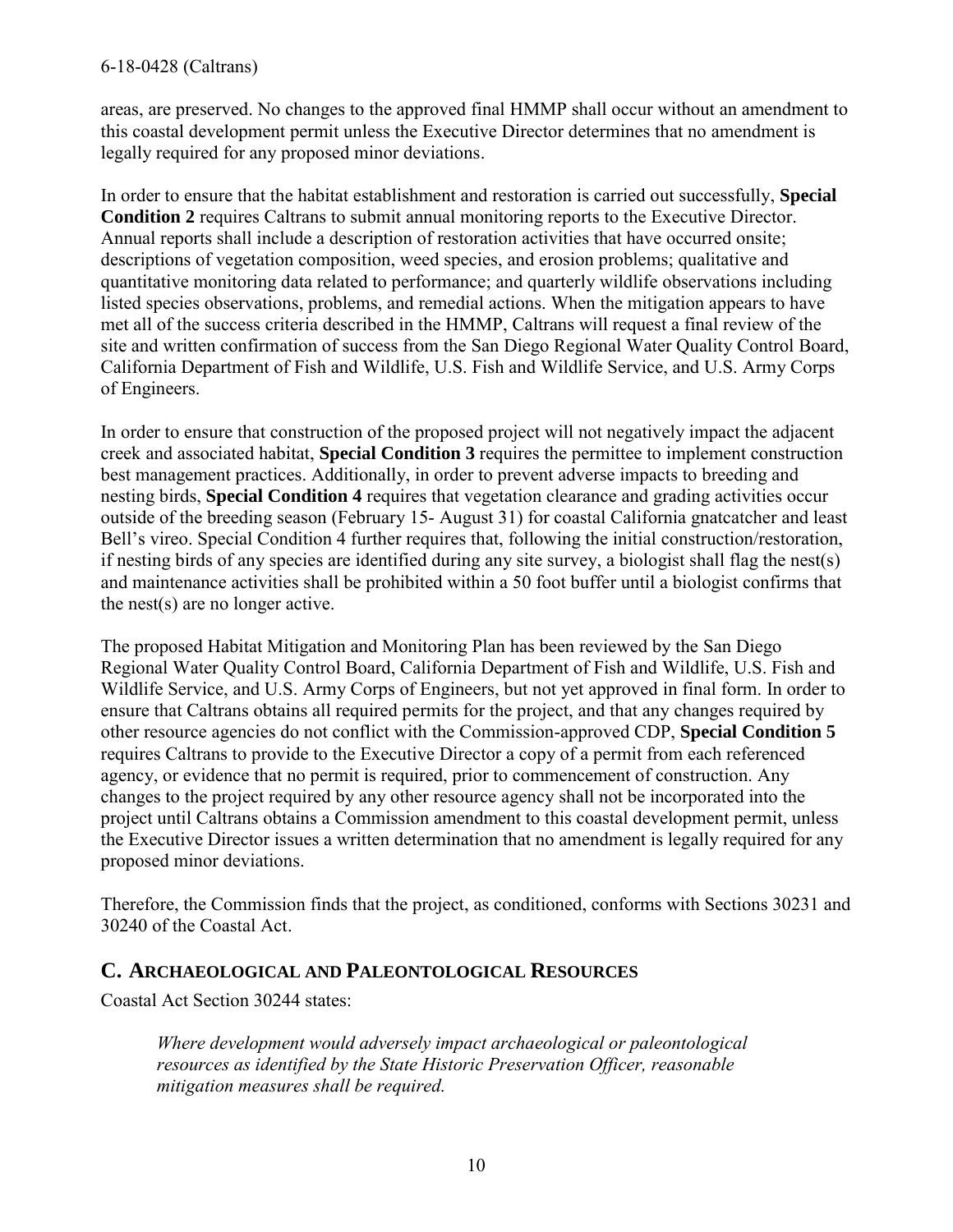<span id="page-10-0"></span>Past cultural resource reviews reported 16 resources within ¼ mile of the site. These resources were primarily upslope and to the east of the site. The cultural resource review for the subject site included a record search of the California Historical Resources Information System's database and the Caltrans Cultural Resource Database, which identified no cultural resources within or adjacent to the habitat establishment or restoration locations. In addition, a pedestrian archaeological survey was conducted in July 2017, which identified no cultural resource within the project area.

Grading for the project will be located in an area adjacent to the creek channel where grading and farming activities have already occurred, and will be limited to a maximum of four feet. Thus, the development will avoid impacts to archaeological resources. In addition, there is no potential to impact paleontological resources due to the limited scope of the project activities. Therefore, the Commission finds that the project, as conditioned, conforms with Section 30244 of the Coastal Act.

#### **D. PUBLIC ACCESS AND RECREATION**

Coastal Act Section 30210 states:

*In carrying out the requirement of Section 4 of Article X of the California Constitution, maximum access, which shall be conspicuously posted, and recreational opportunities shall be provided for all the people consistent with public safety needs and the need to protect public rights, rights of private property owners, and natural resource areas from overuse..* 

Coastal Act Section 30214 states, in relevant part:

*(a) The public access policies of this article shall be implemented in a manner that takes into account the need to regulate the time, place, and manner of public access depending on the facts and circumstances in each case including, but not limited to, the following:* 

 *(1) Topographic and geologic site characteristics.* 

 *(2) The capacity of the site to sustain use and at what level of intensity.* 

*(3) The appropriateness of limiting public access to the right to pass and repass depending on such factors as the fragility of the natural resources in the area and the proximity of the access area to adjacent residential uses…* 

There are several unimproved access roads and trails running through the surrounding open space, some within, or in close proximity to, the subject site. The site is currently used for recreational hiking, horseback riding, and mountain biking on two existing trails. The project will formalize and set aside space for an approximately ¼ mile long trail at the southern edge of the site adjacent to the proposed upland coastal sage scrub, to connect an existing sewer easement access road with two existing trails **([Exhibit 2\)](https://documents.coastal.ca.gov/reports/2018/8/W20d/W20d-8-2018-exhibits.pdf)**. All trails within the site will be fenced to minimize access to the wetland and restored habitat areas.

Access to the restoration portion of the site from the existing sewer access road and trails would be restricted under the proposed plan. In order to ensure successful habitat establishment, the applicant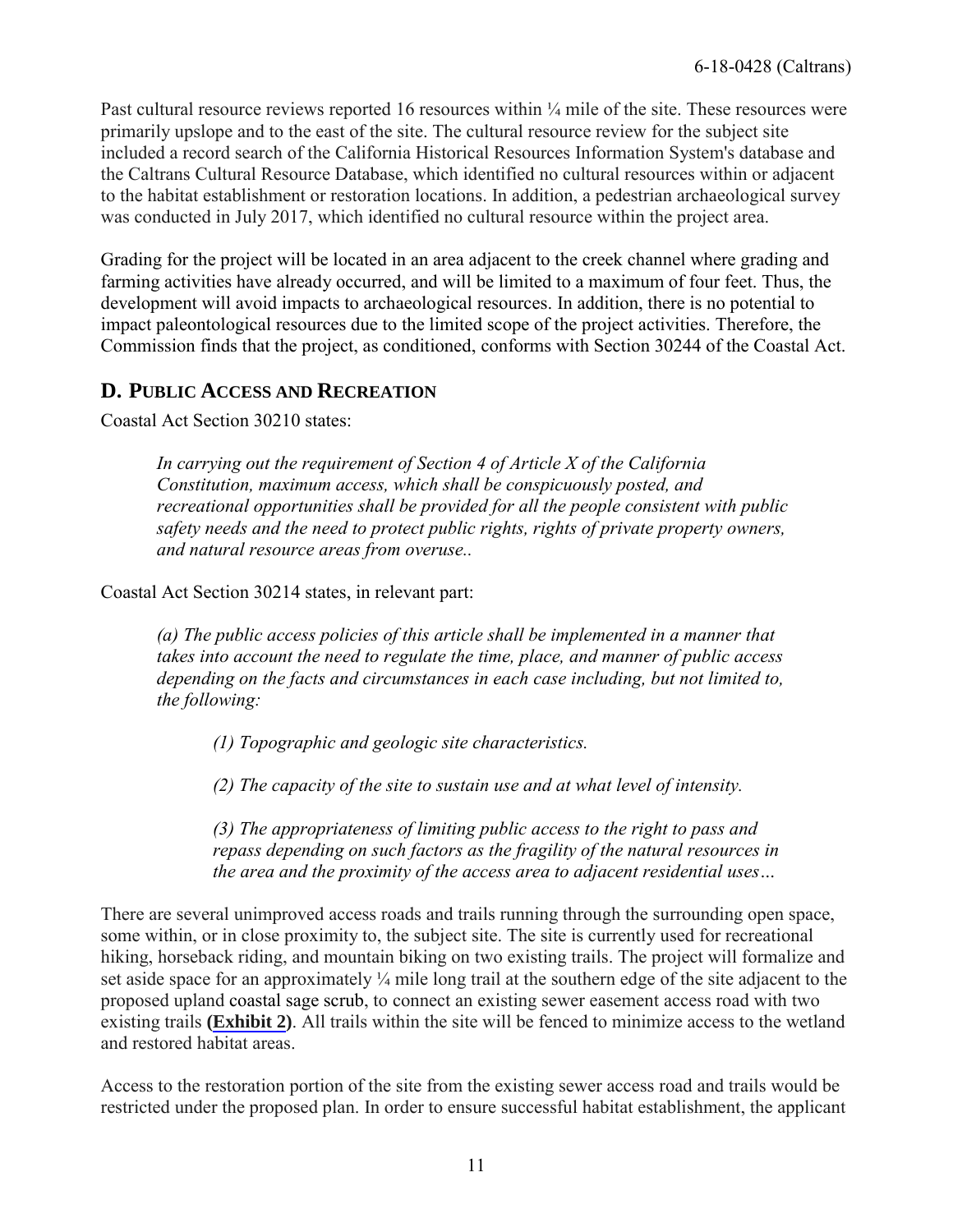has proposed installation of a four strand barbless wire fence along the southern perimeter of the subject site. Signage would be placed along the fence identifying the site as a restoration site for sensitive habitats. The proposed fence would not restrict movement of resident animal species but would deter impacts from human and vehicle traffic upon the subject site. The formalization of the connector trial will improve access around the perimeter of the site and thus provide a more enjoyable recreational experience for the public using the surrounding open space areas. Therefore, the Commission finds the proposed amendment, as conditioned, consistent with the public access and recreation policies of Chapter 3 of the Coastal Act.

# <span id="page-11-0"></span>**E. LOCAL COASTAL PROGRAM**

Coastal Act section 30604(a) states that, prior to certification of a local coastal program ("LCP"), a coastal development permit can only be issued upon a finding that the proposed development is in conformity with Chapter 3 of the Act and that the permitted development will not prejudice the ability of the local government to prepare an LCP that is in conformity with Chapter 3. An LCP for the City of San Diego was effectively certified in 1988. However, the proposed development is located partially within the Commission's original jurisdiction and partially within an area of deferred certification. Consequently, the standard of review is the Coastal Act and the City's LCP is used as guidance. As conditioned, the proposed development is consistent with Chapter 3 of the Coastal Act and with the certified LCP for the area. Approval of the project, as conditioned, will not prejudice the ability of the City to prepare a Local Coastal Program for the deferred area that is in conformity with the provisions of Chapter 3.

# <span id="page-11-1"></span>**F. CALIFORNIA ENVIRONMENTAL QUALITY ACT**

Section 13096 of the California Code of Regulations requires Commission approval of a coastal development permit application to be supported by a finding showing the application, as conditioned by any conditions of approval, to be consistent with any applicable requirements of the California Environmental Quality Act (CEQA). Section 21080.5(d)(2)(A) of CEQA prohibits a proposed development from being approved if there are feasible alternatives or feasible mitigation measures available which would substantially lessen any significant adverse effect which the activity may have on the environment.

The California Department of Transportation (Caltrans) is the lead agency for the purposes of CEQA review. On May 8, 2018, Caltrans determined that the project was categorically exempt from CEQA requirements because it qualifies as an action by regulatory agency for the protection of the environment (Class 8). Furthermore, the proposed project has been conditioned in order to be found consistent with the Chapter 3 policies of the Coastal Act. Mitigation measures, in the form of special conditions, require the applicant to undertake development in accordance with the approved final Habitat Mitigation and Monitoring Plan, submit annual monitoring reports, implement construction best management practices, comply with construction timing restrictions, and comply with the permit requirements of the resource agencies.

As conditioned, there are no feasible alternatives or additional feasible mitigation measures available which would substantially lessen any significant adverse effect which the activity may have on the environment. Therefore, the Commission finds that the proposed project, as conditioned to avoid impacts to biological resources, is the least environmentally damaging feasible alternative and complies with the applicable requirements of the Coastal Act to conform to CEQA.